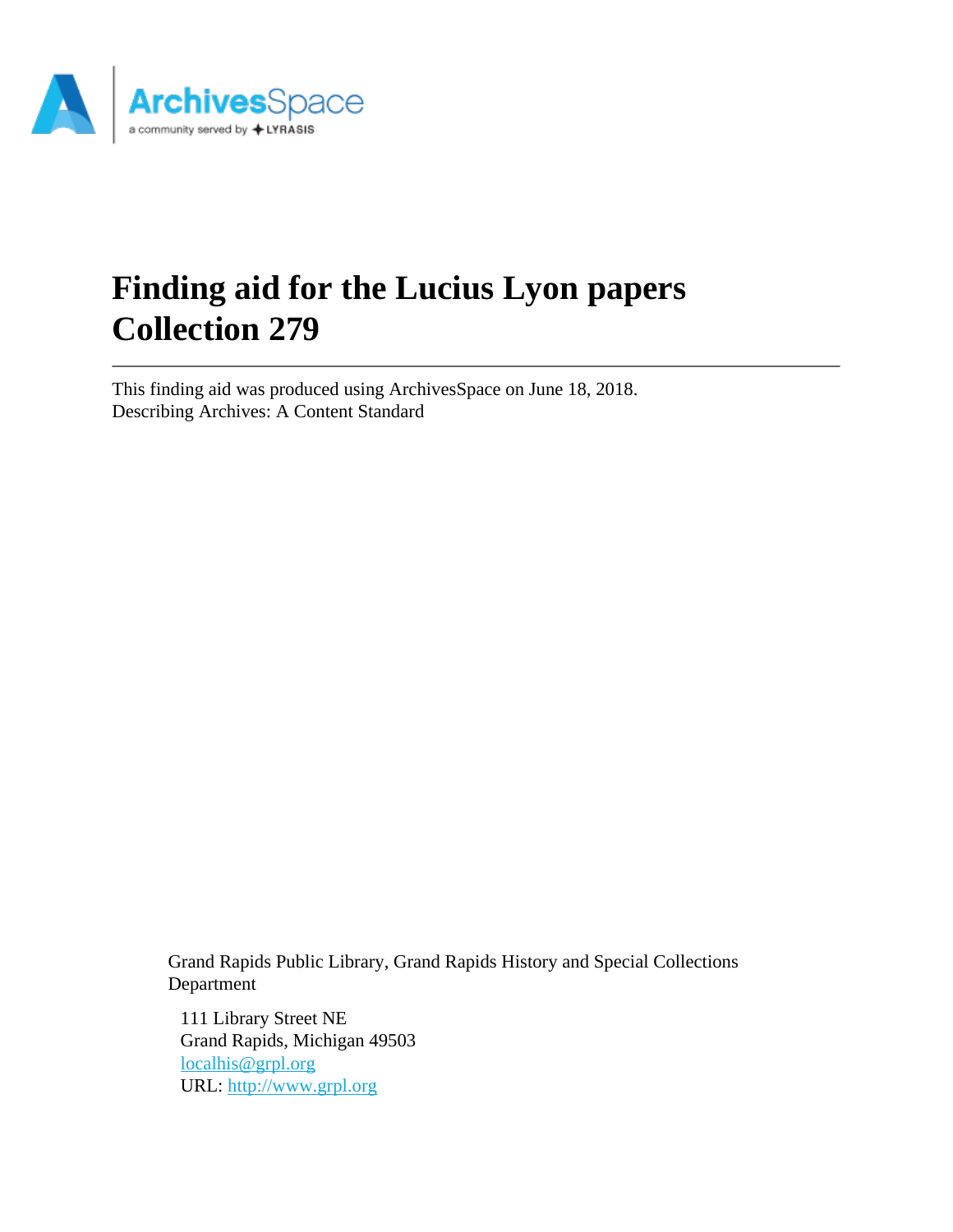# <span id="page-1-0"></span>**Table of Contents**

| Three papers from the Michigan Pioneer and Historical Society. Annual Meeting, 1896, bound together: |  |
|------------------------------------------------------------------------------------------------------|--|
|                                                                                                      |  |
|                                                                                                      |  |
|                                                                                                      |  |
|                                                                                                      |  |
|                                                                                                      |  |
|                                                                                                      |  |
|                                                                                                      |  |
|                                                                                                      |  |
| To L.Lyon, From Hon. Wm. Allen in Washington, D.C., with Forward to Claude? Hamilton  8              |  |
|                                                                                                      |  |
|                                                                                                      |  |
|                                                                                                      |  |
|                                                                                                      |  |
|                                                                                                      |  |
|                                                                                                      |  |
|                                                                                                      |  |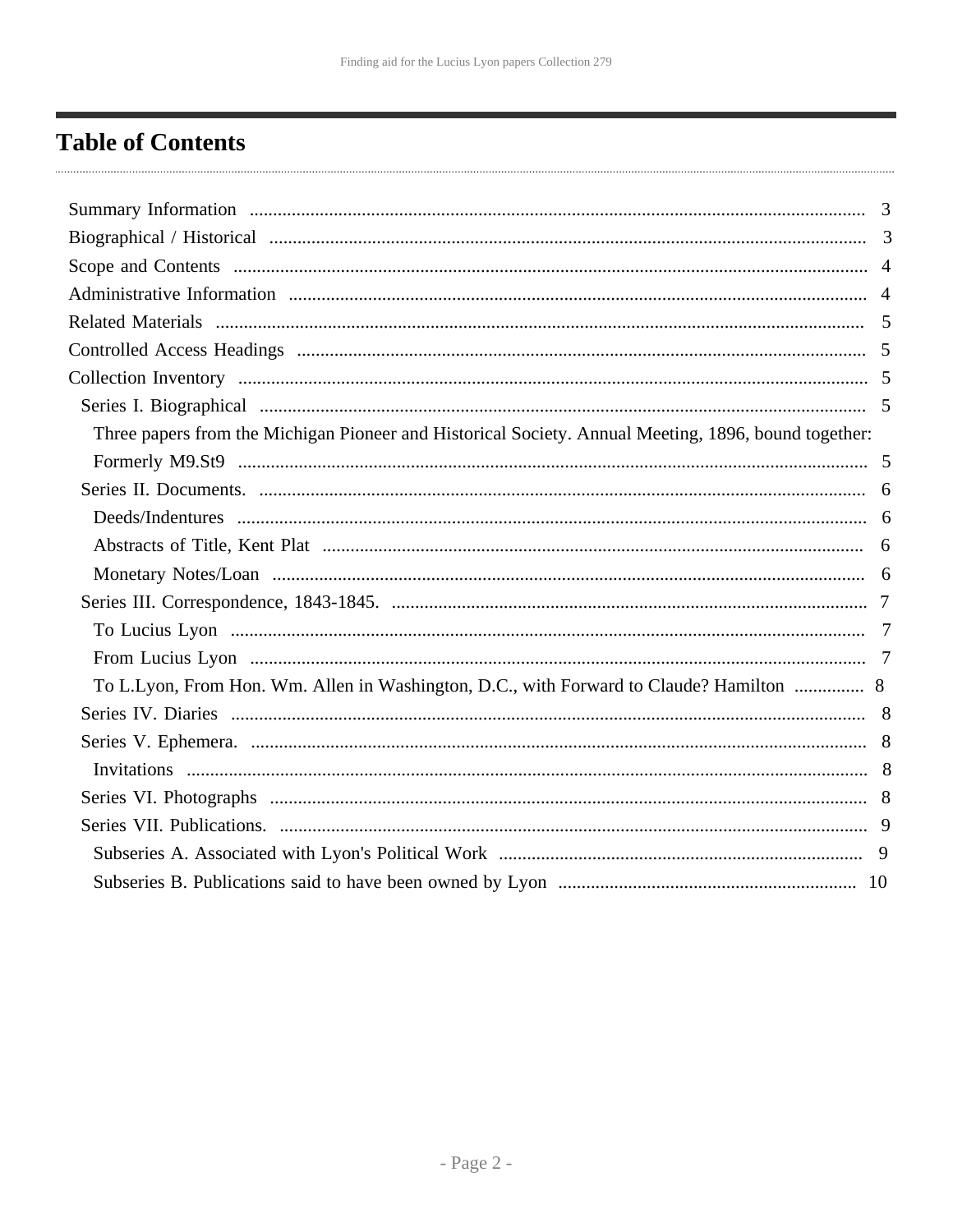### <span id="page-2-0"></span>**Summary Information**

| <b>Repository:</b>                  | Grand Rapids Public Library, Grand Rapids History and Special<br><b>Collections Department</b>                                                                                                                                                                                                                                                                                                                                                                                                                                                                                                                                                                                                                                                                    |
|-------------------------------------|-------------------------------------------------------------------------------------------------------------------------------------------------------------------------------------------------------------------------------------------------------------------------------------------------------------------------------------------------------------------------------------------------------------------------------------------------------------------------------------------------------------------------------------------------------------------------------------------------------------------------------------------------------------------------------------------------------------------------------------------------------------------|
| <b>Title:</b>                       | Lucius Lyon papers                                                                                                                                                                                                                                                                                                                                                                                                                                                                                                                                                                                                                                                                                                                                                |
| ID:                                 | Collection 279                                                                                                                                                                                                                                                                                                                                                                                                                                                                                                                                                                                                                                                                                                                                                    |
| Date [inclusive]:                   | 1755-1935                                                                                                                                                                                                                                                                                                                                                                                                                                                                                                                                                                                                                                                                                                                                                         |
| Date [bulk]:                        | 1834-1848                                                                                                                                                                                                                                                                                                                                                                                                                                                                                                                                                                                                                                                                                                                                                         |
| <b>Physical Description:</b>        | 3 Linear Feet Four boxes                                                                                                                                                                                                                                                                                                                                                                                                                                                                                                                                                                                                                                                                                                                                          |
| Language of the<br><b>Material:</b> | English                                                                                                                                                                                                                                                                                                                                                                                                                                                                                                                                                                                                                                                                                                                                                           |
| Abstract:                           | Lucius Lyon (1800-1851) was a prominent U.S. citizen, Grand Rapids<br>settler and leader in Michigan statehood. This is a devised collection<br>containing books and other manuscript materials that appear to have<br>once belonged to Lyon. The collection also includes a representative<br>sample of original correspondence and documents from Lyon's<br>relationship with other important early Michigan and Grand Rapids<br>figures. Thus is found here evidence of a financial transaction with the<br>national political figure Lewis Cass. There is also a photograph of a<br>bust of Cass, said to have once been owned by Lyon. Also included<br>is an invitation from Governor Barry to meet with Lyon at the old<br>National Hotel in Grand Rapids. |

**^** [Return to Table of Contents](#page-1-0)

### <span id="page-2-1"></span>**Biographical / Historical**

Lucius Lyon (1800-1851) was a prominent U.S. citizen, Grand Rapids settler and leader in Michigan statehood. As with many pioneers, he was a land surveyor, later serving as Surveyor General for Michigan, Ohio and Indiana. He was surveying in the Ohio River area in the early 1830's when he was elected as a delegate to Congress from the Territory of Michigan. Later he was a member of the convention which drafted the first Constitution of Michigan. Following that he became a U.S. Senator. He had purchased land holdings in Grand Rapids and a disagreement with Louis Campau over land boundaries resulted in the irregular street arrangements in downtown Grand Rapids that can still be seen today. Lyon is also said to have sunk the first salt well in Grand Rapids.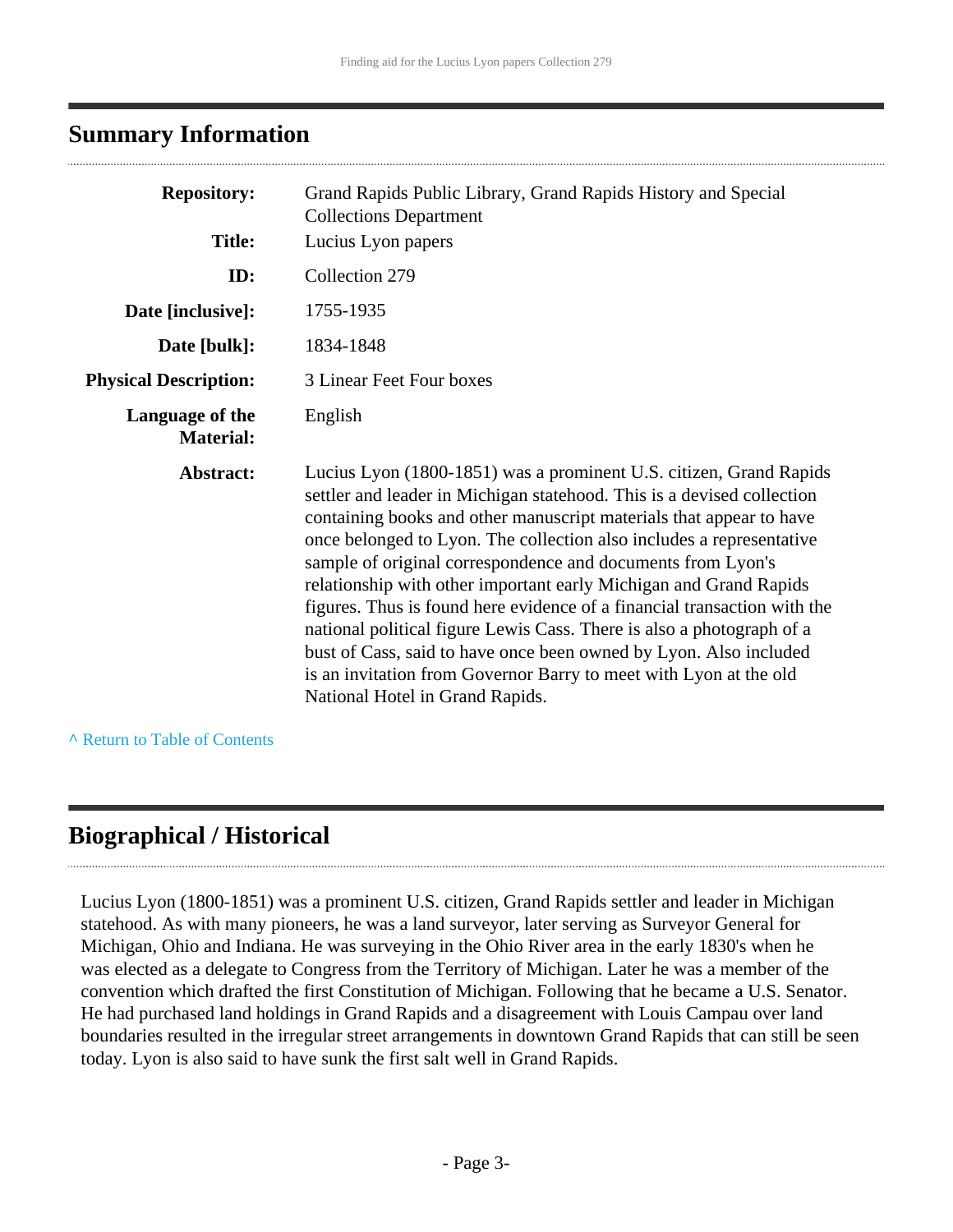### <span id="page-3-0"></span>**Scope and Contents**

Some materials which were given to the Library many years past, and which often have creation dates in the 18th or 19th century, were housed unprocessed in the archives. This material was reviewed and housed in acid free folders and boxes and brief inventories were created. Some of this "Old Collection" material is gradually being processed, usually where there is an existing general collection which fits the scope of the materials.

A general historical collection related to Grand Rapids pioneer Lucius Lyon was defined as early as 2001/2002. With the creation of Coll. 279, the Old Collection materials which appear to have come down from Lyon's estate found an archival home.

The bulk of the holdings currently in this devised collection are those Old Collection holdings which it appears that Lyon owned and used. Some of these may be related to his work as a surveyor or as a statesman, while others appear to be of general interest. Some items have annotations which seem to indicate Lyon's ownership, while other materials are simply present in the overall set. The Old Collection accession number begins with "L2." Each item is annotated with an accession number so that researchers can identify the Lyon Old Collection accession items.

**^** [Return to Table of Contents](#page-1-0)

### <span id="page-3-1"></span>**Administrative Information**

#### **Publication Statement**

Grand Rapids Public Library, Grand Rapids History and Special Collections Department

111 Library Street NE Grand Rapids, Michigan 49503 [localhis@grpl.org](mailto:localhis@grpl.org) URL:<http://www.grpl.org>

#### **Immediate Source of Acquisition**

Lyon?, Campbell, Grand Rapids Historical Society, L.G. Stuart, et al.

Accession numbers: Old collection L2 and various additions.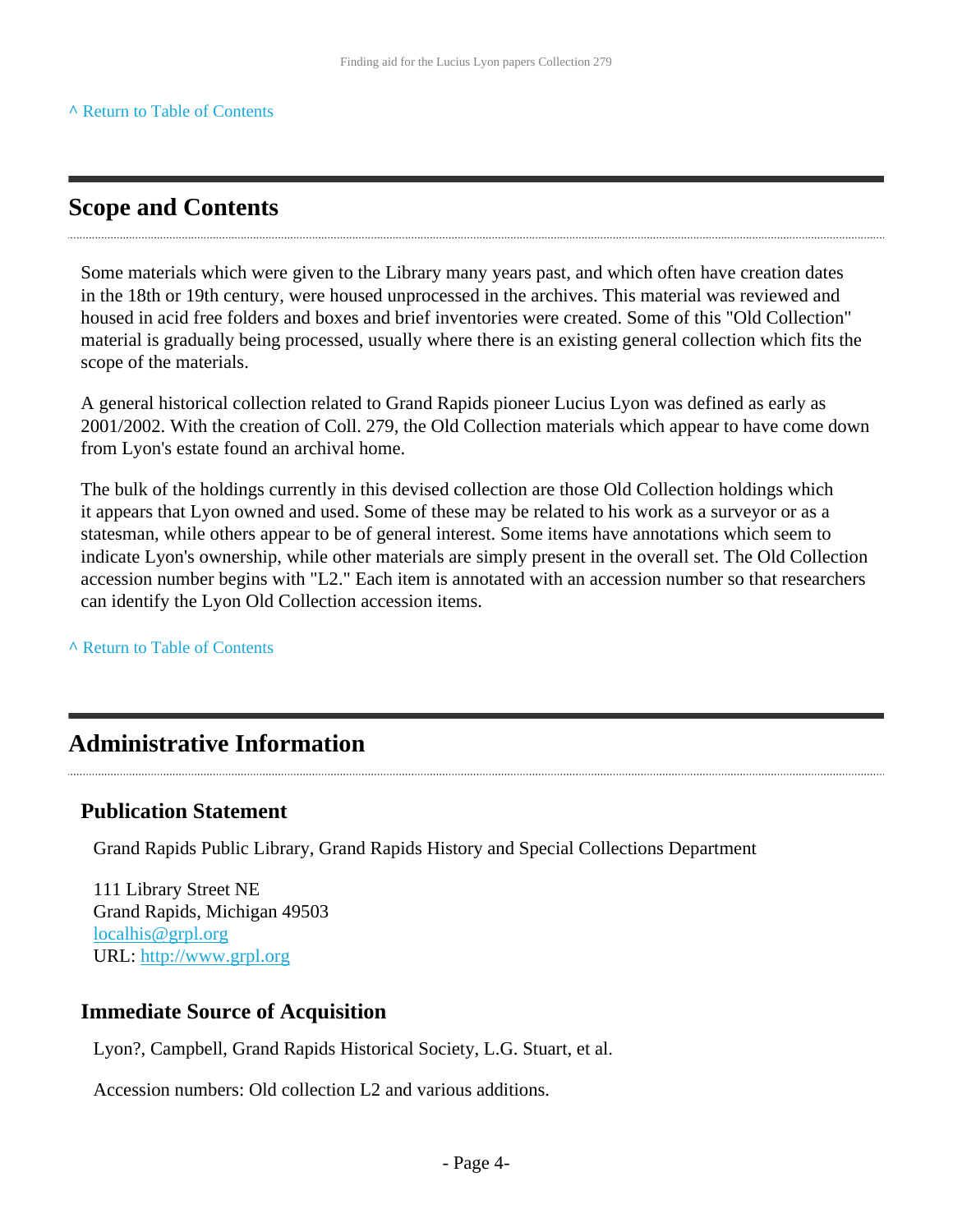### <span id="page-4-0"></span>**Related Materials**

#### **Related Materials**

Coll. 259, GRPL Newspapers. Box 39 contain newspapers associated with, and perhaps owned and used by, Lucius Lyon.

Coll. 263, See Squiers (Squires) papers. Lyon's Article of Agreement, Apr. 21, 1843.

Lucius Lyon papers, 1770-1934 (bulk 1833-1851) at the William L. Clements Library, University of Michigan.

**^** [Return to Table of Contents](#page-1-0)

### <span id="page-4-1"></span>**Controlled Access Headings**

- Politicians -- Michigan -- Biography
- personal papers
- Grand Rapids (Mich.) -- History -- 19th Century
- Lyon, Lucius

### <span id="page-4-2"></span>**Collection Inventory**

#### <span id="page-4-3"></span>**Series I. Biographical**

#### <span id="page-4-4"></span>**Three papers from the Michigan Pioneer and Historical Society. Annual Meeting, 1896, bound together: Formerly M9.St9**

| <b>Title/Description</b>                                                                                                                                                                                                                                                                                             | <b>Instances</b> |          |
|----------------------------------------------------------------------------------------------------------------------------------------------------------------------------------------------------------------------------------------------------------------------------------------------------------------------|------------------|----------|
| 1. Verdict for Michigan : how the Upper Peninsula became<br>a part of Michigan / by L.G. Stuart. Paper read before the<br>Michigan Political Science Association at a meeting held in<br>Grand Rapids, Apr. 3-4, 1896. Pages. 390-403 of the Michigan<br>Pioneer and Historical Society. Annual Meeting, 1896, v. 27 | Box 1.5          | Folder 1 |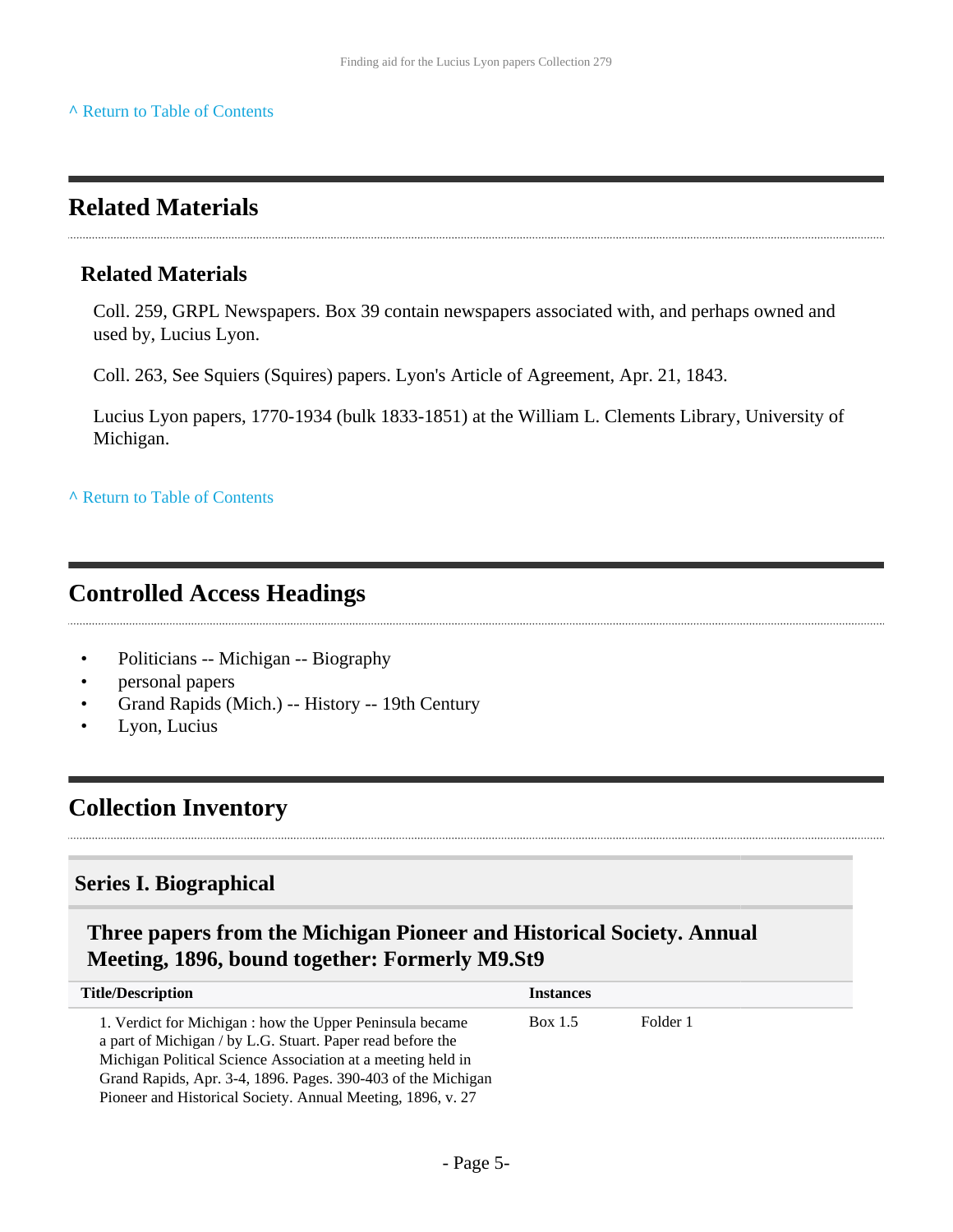| 2. Life of Senator Lucius Lyon / by Hon. George W. Thayer, pg.<br>Box 1.5<br>404-412 of Annual meeting, 1896.                                      | Folder 1 |
|----------------------------------------------------------------------------------------------------------------------------------------------------|----------|
| Box 1.5<br>3. Letters of Lucius Lyon, one of the two first United States<br>Senators from Annual meeting, 1896, pg. 412-604. 00.<br>$[2919]$ . 1-3 | Folder 1 |

**^** [Return to Table of Contents](#page-1-0)

#### <span id="page-5-0"></span>**Series II. Documents.**

#### <span id="page-5-1"></span>**Deeds/Indentures**

| <b>Title/Description</b>                                                                                                                                                                                                                            | <b>Instances</b> |          |
|-----------------------------------------------------------------------------------------------------------------------------------------------------------------------------------------------------------------------------------------------------|------------------|----------|
| Articles of Agreement, Lucius Lyon & Charles H. Carroll,<br>by their attorney J. Almy, with William A. Richmond, in the<br>presence of Jn. W. Pierce, Town Lot No. A1-Forty One Lyon<br>Street. Nov. 29, 1836. Old Collection Accession No. L2:A5.1 | Box 1            | Folder 2 |
| Indenture, Aug. 31, 1839. Lot No. $357$ , Ionia St. & part of Lot<br>No. 550, Canal St. L2:A5.3                                                                                                                                                     | Box 2            |          |
| Lucius Lyon to Henry Stone, Lot 173 Grand Rapids, May 24,<br>1841. 1986.265                                                                                                                                                                         | Box 2            |          |
| Indenture, June 15, 1843. East Part Lot No. 200, Kent plat.<br>Undivided $\frac{1}{2}$ . With map showing property near corner of Ionia<br>$&$ Bridge St. L2:A5.2                                                                                   | Box 2            |          |

#### <span id="page-5-2"></span>**Abstracts of Title, Kent Plat**

#### **General**

These items were found with other Lyon material, but were originally Louis Campau's, and may belong in the Campau Family Collection, #214, or in a generic collection for Abstracts, not currently available.

| <b>Title/Description</b>                                                                           | <i><u><b>Instances</b></u></i> |
|----------------------------------------------------------------------------------------------------|--------------------------------|
| Part of Lot 27, Lot 27 of the Village of Kent 1833 to 1900's,<br>Louis Campau to George M. Huntley | Box 2                          |
| Part of Mill Lot N, Kent Plat  1831 to 1928. Louis Campau to<br><b>Electric Railway Securities</b> | Box 2                          |

### <span id="page-5-3"></span>**Monetary Notes/Loan**

| <b>Title/Description</b>                                                                                                   | <b>Instances</b> |           |  |
|----------------------------------------------------------------------------------------------------------------------------|------------------|-----------|--|
| 2 on 1 sheet, July 7, 1935. To Lewis Cass. Signed, in part, by<br>Lucius Lyon, for \$425.00 & \$1275.00, and paid. L2:A4.1 | Box 1.5          | Folder 15 |  |

#### **^** [Return to Table of Contents](#page-1-0)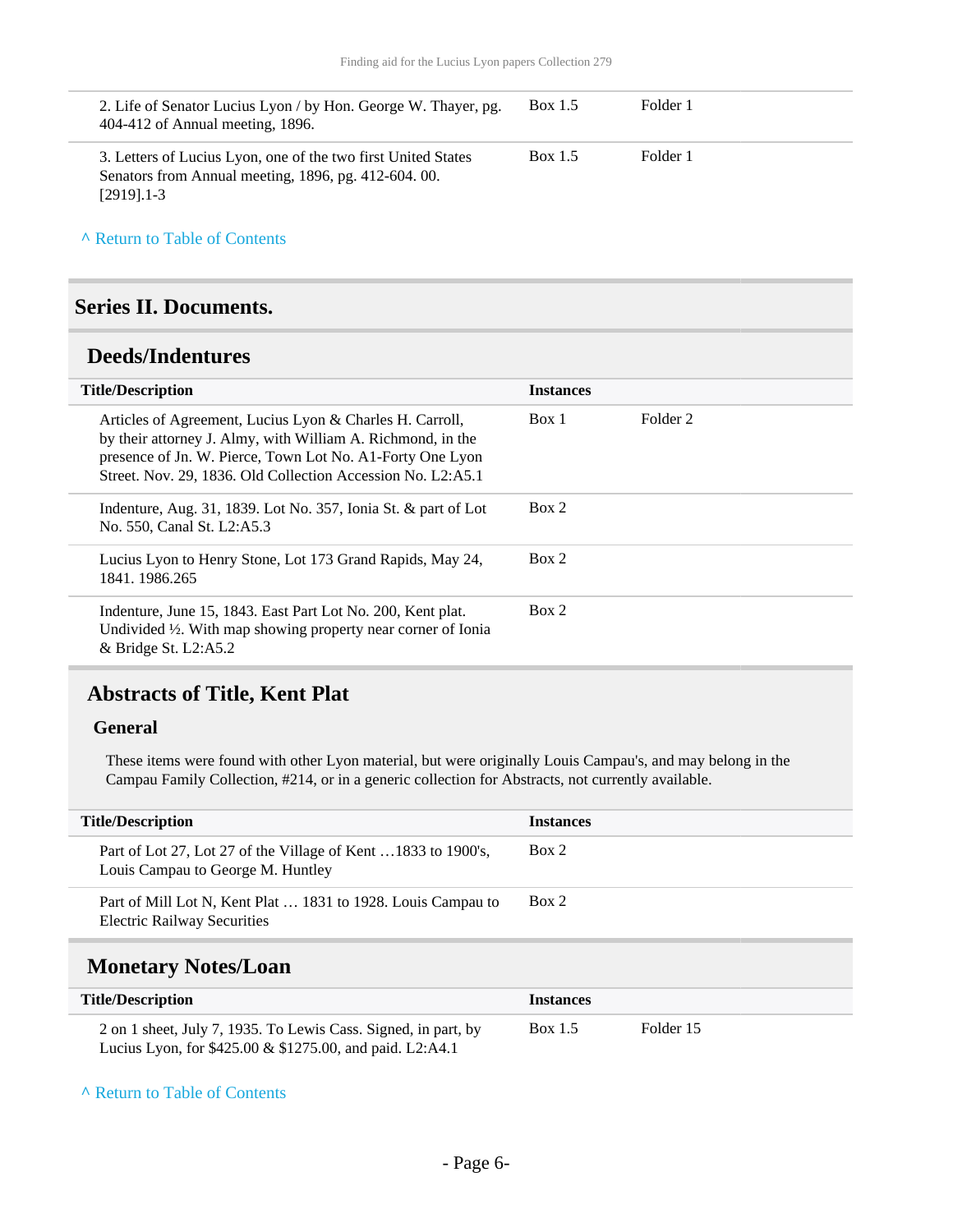# <span id="page-6-0"></span>**Series III. Correspondence, 1843-1845.**

#### **General**

Some letters have typewritten copies with them. L2:A1.1-14

### <span id="page-6-1"></span>**To Lucius Lyon**

| <b>Title/Description</b>                            | <i>Instances</i> |                     |
|-----------------------------------------------------|------------------|---------------------|
| Transcriptions. 1935 Letters from Harriet Horner(2) | Box 1.5          | Folder <sub>2</sub> |

### **Originals (6 letters + 1 envelop)**

| <b>Title/Description</b>                                                                                                   | <b>Instances</b> |          |
|----------------------------------------------------------------------------------------------------------------------------|------------------|----------|
| Oct. 14,1835. From Harriett L. Horner, Washington, D.C.<br>$L2:A1.7 + 2$ typed transcriptions.                             | Box 1            | Folder 1 |
| Jan. 1, 1839. [Wm. A.] Richmond, Grand Rapids. + original<br>envelop. A1.6                                                 | Box 1            | Folder 1 |
| Jan. 21, 1845. D.V. Bell, Detroit. L2:A1.4                                                                                 | Box 1            | Folder 1 |
| Apr. 28, 1845. Seth Barton, Solicitor of the Treasury. [Mrs.]<br>James H. Campbell association, U. of Mich. Assoc. L2:A1.5 | Box 1            | Folder 1 |
| Jan. 29, 1848. Daniel C. McVean. Jared Miller, Caledonia<br>L2:A1.3                                                        | Box 1            | Folder 1 |
| Feb. 27, 1848. T.H. Lyon, Grand Rapids. L2:A1.2                                                                            | Box 1            | Folder 1 |

### <span id="page-6-2"></span>**From Lucius Lyon**

| <b>Title/Description</b>             | <b>Instances</b> |          |
|--------------------------------------|------------------|----------|
| Transcriptions, 1827-1845 (14 items) | Box 1.5          | Folder 3 |

### **Originals (8 letters)**

| <b>Title/Description</b>                                                             | <b>Instances</b> |          |
|--------------------------------------------------------------------------------------|------------------|----------|
| Sept. 6, 1837. Wm. A. Richmond. $+ 2$ typed transcriptions<br>L2:AI.8                | Box 1.5          | Folder 4 |
| Aug. 31, 1838. H.D. Gilpin. $+ 2$ typed transcriptions.<br>L2:A1.10                  | Box 1.5          | Folder 4 |
| June 13, 1838. Wm. A. Richmond "Dear Richmond" $+ 2$ typed<br>transcriptions L2:A1.9 | Box 1.5          | Folder 4 |
| Nov. 14, 1841. Richard Carroll. $+ 2$ typed transcriptions.<br>L2: A1.11             | Box $1.5$        | Folder 4 |
| Nov. 23, 1843. A. Roberts & Son. L2:A1.1                                             | Box 1.5          | Folder 4 |
| Apr 27, 1844. Wm. A. Richmond. "My dear Richmond"                                    | Box 1.5          | Folder 4 |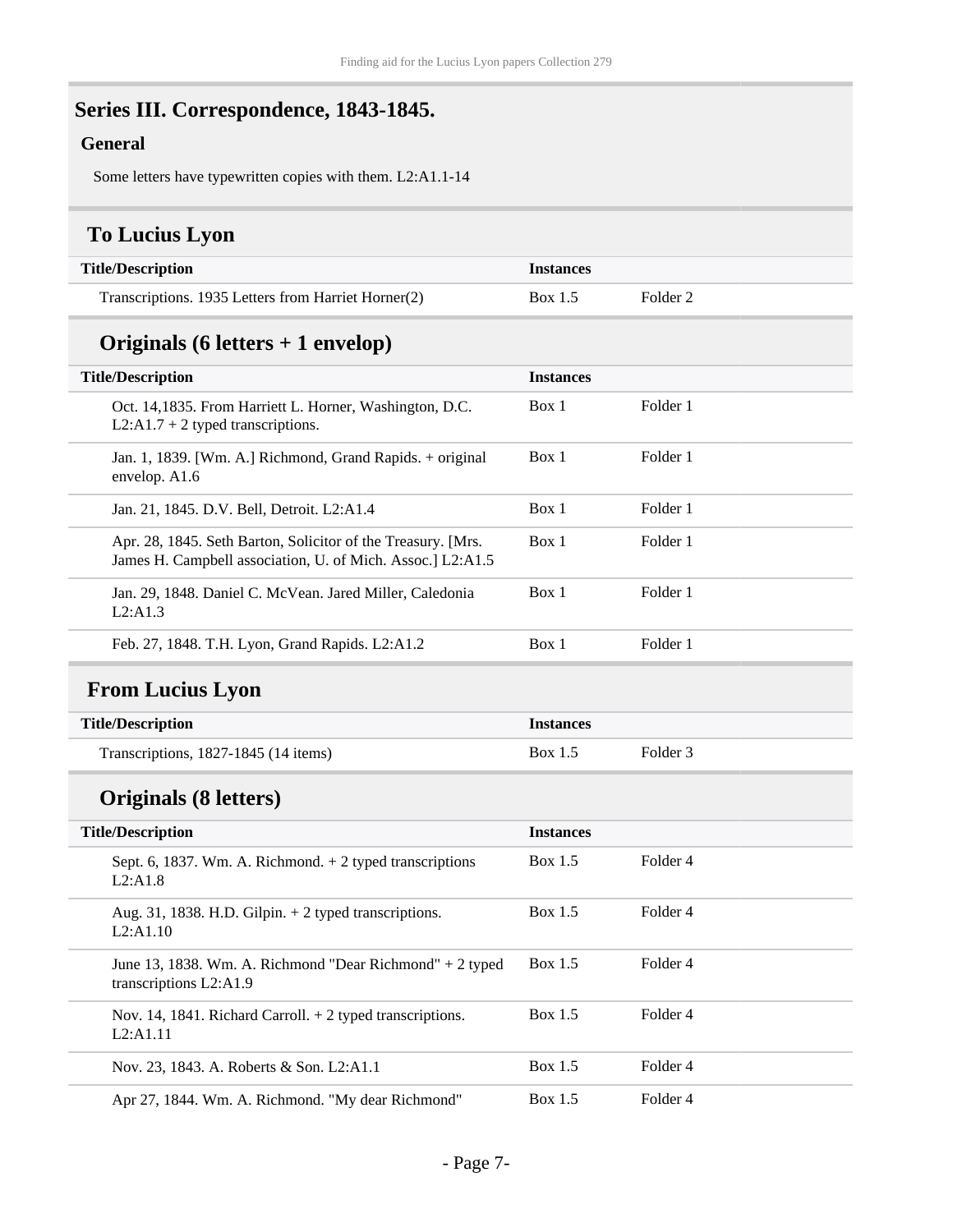| March 4, 1845. Wm. A. Richmond. "My dear Sir". $+ 2$ typed<br>transcriptions. $L2: A1.13$ | Box 1.5 | Folder 4 |  |
|-------------------------------------------------------------------------------------------|---------|----------|--|
| Dec. 5, 1845. Judge Almy. $L2:A1.14 + 2$ typed transcriptions.                            | Box 1.5 | Folder 4 |  |

#### <span id="page-7-0"></span>**To L.Lyon, From Hon. Wm. Allen in Washington, D.C., with Forward to Claude? Hamilton**

| <b>Title/Description</b>                                                                                                     | <b>Instances</b> |          |
|------------------------------------------------------------------------------------------------------------------------------|------------------|----------|
| First mailing date, July 20, 1841                                                                                            | Box 1.5          | Folder 5 |
| Second mailing date, July 27, 1841                                                                                           | Box 1.5          | Folder 5 |
| May 5,1841. Printed Proposal for a new periodical "The Journal"<br>of Banking" by William M. Gouge of Philadelphia. L2:A10.5 | Box 1.5          | Folder 5 |

**^** [Return to Table of Contents](#page-1-0)

#### <span id="page-7-1"></span>**Series IV. Diaries**

| <b>Title/Description</b>       | <b>Instances</b> |
|--------------------------------|------------------|
| 1835-36. L2:A10.6 Mostly blank | Box 3            |

**^** [Return to Table of Contents](#page-1-0)

### <span id="page-7-2"></span>**Series V. Ephemera.**

#### <span id="page-7-3"></span>**Invitations**

| <b>Title/Description</b>                                                                                                                                                      | <b>Instances</b> |           |
|-------------------------------------------------------------------------------------------------------------------------------------------------------------------------------|------------------|-----------|
| Governor Barry will be pleased to see Mr. Lyon at the National<br>Hotel, Feb. 20, 1843. Envelop, forwarded to William Woodridge<br>L2:A10.8 (letter + envelop)                | Box 1.5          | Folder 6  |
| Lucius Lyon Birthday Party 2009 Invitation & Display<br>materials / created by GRPL Staff. Accompanied by biography<br>from Biographical Directory of United States Congress. | Box 1.5          | Folder 16 |

#### **^** [Return to Table of Contents](#page-1-0)

### <span id="page-7-4"></span>**Series VI. Photographs**

| <b>Title/Description</b>                                                                                                                      | <b>Instances</b> |
|-----------------------------------------------------------------------------------------------------------------------------------------------|------------------|
| Genl. Lewis Cass. Bust. With historical note by Caroline<br>Campbell, stating that such as bust was originally $(?)$ owned by<br>Lucius Lyon. | $Box\ 3$         |
| <b>Related Materials:</b>                                                                                                                     |                  |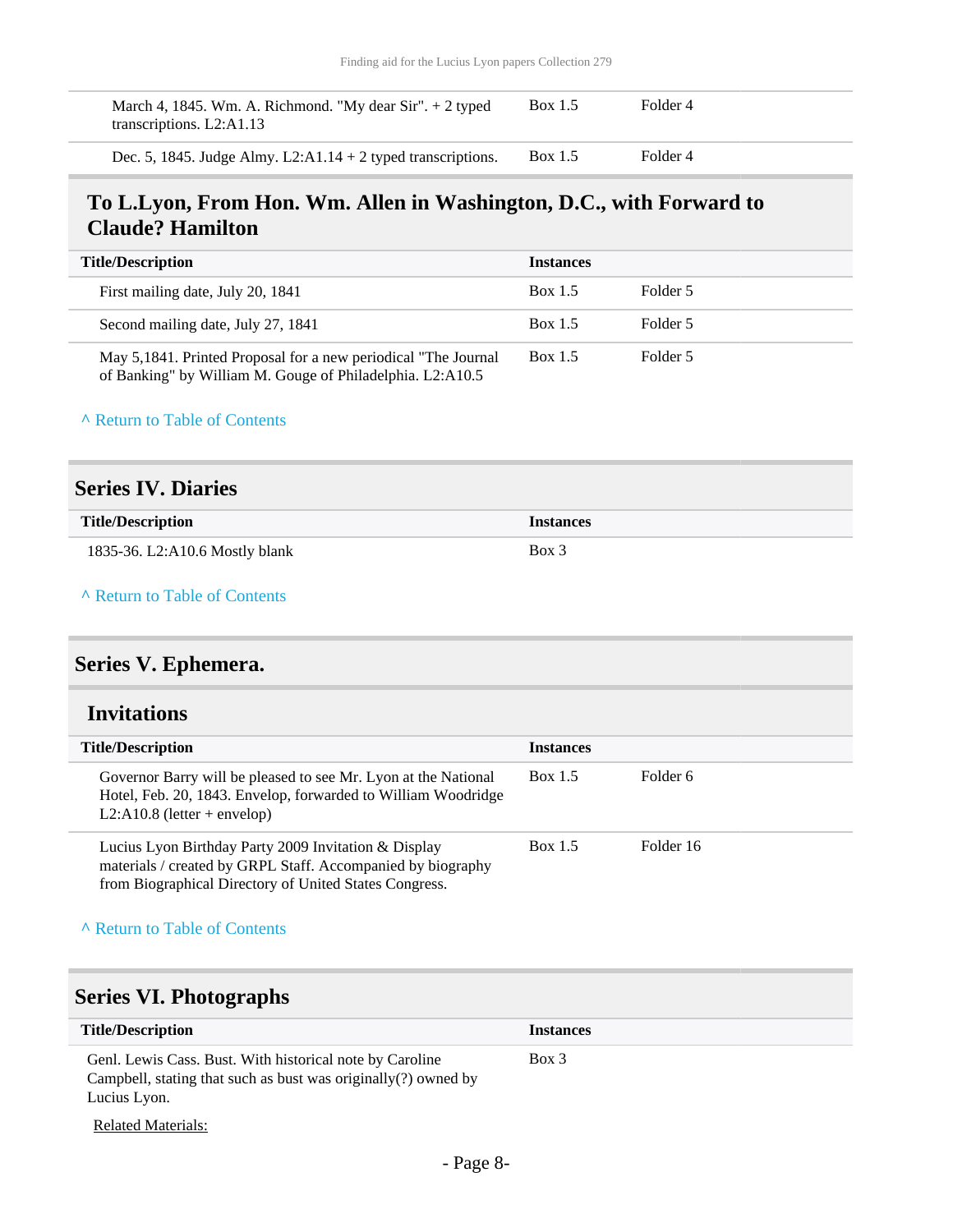#### **Related Materials**

See also Coll. 54-24-11

### <span id="page-8-0"></span>**Series VII. Publications.**

#### <span id="page-8-1"></span>**Subseries A. Associated with Lyon's Political Work**

| <b>Title/Description</b>                                                                    | <i><u><b>Instances</b></u></i> |                     |
|---------------------------------------------------------------------------------------------|--------------------------------|---------------------|
| Postmaster General to Lyon, Re establishing Sterling post office,<br>Jan. 15 1836. L2:A10.1 | <b>Box</b> 1.5                 | Folder <sub>7</sub> |

#### **Report of the Committee on the Legislative Dept., Relative to Restrictions on Banking / Lucius Lyon, Chairman. [U.S. document]**

| <b>Title/Description</b>                                                                                                                                                                                                                                                                                                                                                                                                                | <b>Instances</b> |                     |
|-----------------------------------------------------------------------------------------------------------------------------------------------------------------------------------------------------------------------------------------------------------------------------------------------------------------------------------------------------------------------------------------------------------------------------------------|------------------|---------------------|
| c. 1 428786 L.G. Stuart Fund May 1905. Formerly M332.L99                                                                                                                                                                                                                                                                                                                                                                                | <b>Box 1.5</b>   | Folder <sub>8</sub> |
| c. 2 1986.169                                                                                                                                                                                                                                                                                                                                                                                                                           | Box 1            | Folder <sub>3</sub> |
| Letters of Lucius Lyon, Delegate in Congress from Michigan<br>and Samuel F. Vinton, of the Delegation in Congress from<br>Ohio, to the Honorable Lewis Williams, Chairman of the<br>Committee on Territories, Respecting the Boundary Line<br>between Ohio and Michigan. Also, the Report of Said<br>Committee on the Subject of Admitting Michigan into the<br>Union. Washington: Gales & Seaton, 1834. 00.[1162].1<br>Formerly M9.L99 | Box 1.5          | Folder 14           |
| Lucius Lyon Statehood documents, 1834-1837. Formerly<br>M9.Un3. 00.[0798].1                                                                                                                                                                                                                                                                                                                                                             |                  |                     |
| 1. Letters of L. Lyon & Samual Vinton re boundary  1834.                                                                                                                                                                                                                                                                                                                                                                                | Box 3            |                     |
| 2. Communication by Lyon to U.S. Senate on Northern<br>Boundary of Ohio, 1834.                                                                                                                                                                                                                                                                                                                                                          | Box 3            |                     |
| 3. Speech of Mr. VanderPoel, N.Y. Jan. 24, 1837.                                                                                                                                                                                                                                                                                                                                                                                        | Box 3            |                     |
| 4. Message from the President of the U.S., Dec. 10, 1835.                                                                                                                                                                                                                                                                                                                                                                               | Box 3            |                     |
| 5. Communication to the Hon. John M. Clayton on the<br>Michigan & Ohio Boundary, Jan. 5, 1836, from Lucius Lyon,<br>John Norvell, Isaac E. Crary.                                                                                                                                                                                                                                                                                       | Box 3            |                     |
| 6. In Senate of the United States. 24th Congress, 1st Session.<br>211. Mar. 1, 1836.                                                                                                                                                                                                                                                                                                                                                    | Box 3            |                     |
| 7. Northern Boundary of Ohio, and Admission of Michigan<br>into the Union. 24th Congress, 1st Session, Rep. No. 380.<br>Mar. 2, 1836.                                                                                                                                                                                                                                                                                                   | Box 3            |                     |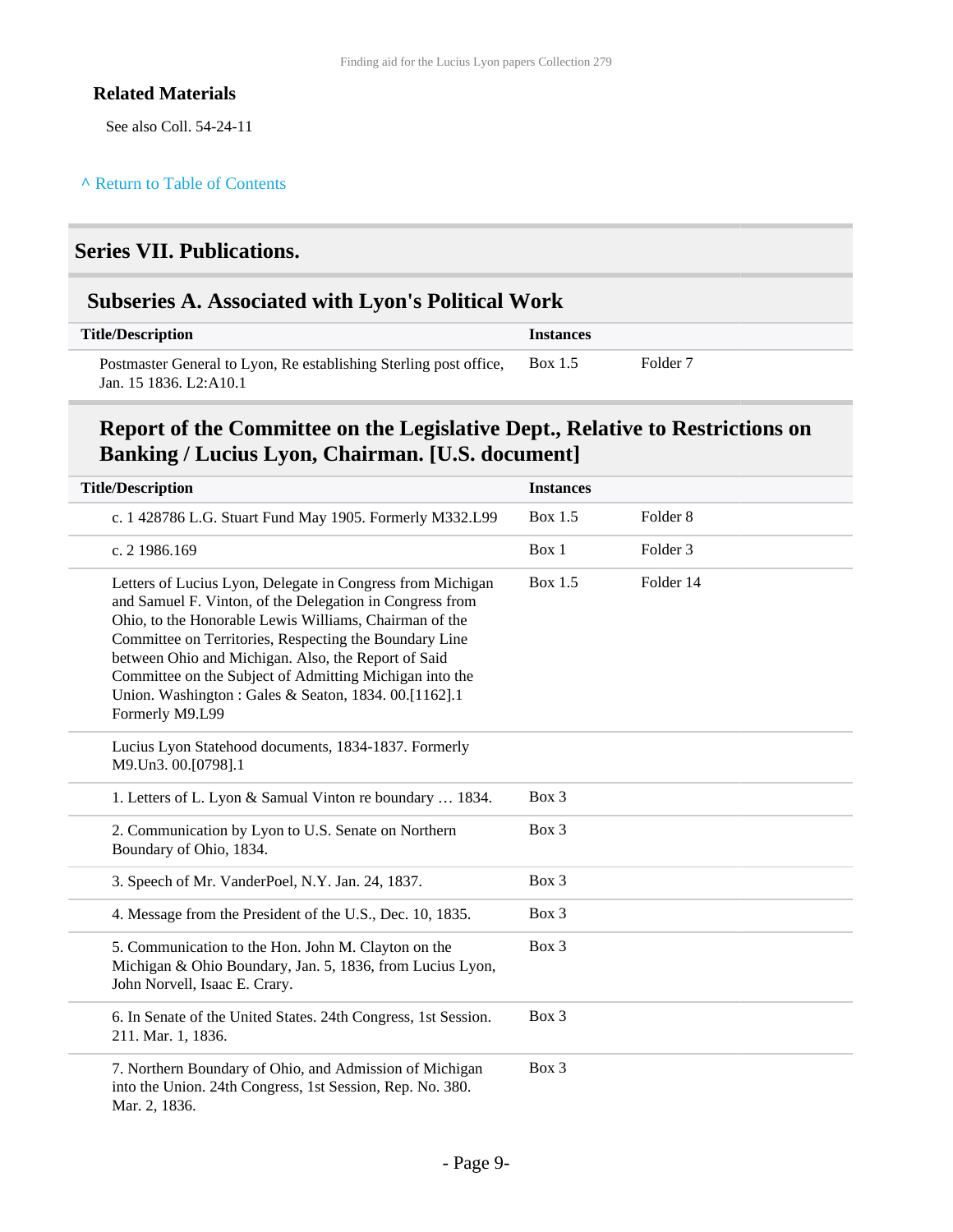| 8. Message from the President of the United State, in relation<br>to the Admission of Michigan into the Union. 24th Congress,<br>2nd Session, 36. Dec. 27, 1836.                                                                                                                                             | $Box$ 3 |
|--------------------------------------------------------------------------------------------------------------------------------------------------------------------------------------------------------------------------------------------------------------------------------------------------------------|---------|
| 9. Documents, in relation to the bill to admit the State of<br>Michigan  24th Congress, 2nd Session. 37. Dec. 29, 1837.                                                                                                                                                                                      | Box 3   |
| 10. Proceedings of Congress, in 1796, on the Admission of<br>Tennessee, as a State, into the Union, upon a Footing with the<br>Original State, a case in point, so far as regards our present<br>position in the State of Michigan / by Authority. Detroit:<br>Sheldon M'Knight, Printer to the State, 1835. | Box 3   |

# <span id="page-9-0"></span>**Subseries B. Publications said to have been owned by Lyon**

### **"Antiquarian Papers" Ipswich, Mass. 50 issues, 5.**

| <b>Title/Description</b>                                                                                                                                                                                            | <b>Instances</b> |           |  |
|---------------------------------------------------------------------------------------------------------------------------------------------------------------------------------------------------------------------|------------------|-----------|--|
| v. 1, no. 3, Dec. 1879 - nos. 4-11, Aug. 1880                                                                                                                                                                       | <b>Box 1.5</b>   | Folder 10 |  |
| v. 2, no. 13, Nov. 1880-no. 26, Dec. 1881                                                                                                                                                                           | Box 1.5          | Folder 10 |  |
| v. 3, no. 27, Jan. 1882-no. 42, Nov. 1883                                                                                                                                                                           | <b>Box 1.5</b>   | Folder 10 |  |
| v. 4, no. 43, Dec. 1883-no.53, Apr. 1885 L2:A10.7                                                                                                                                                                   | Box 1.5          | Folder 10 |  |
| A Discourse, delivered by Henry P. Tappan at Ann Arbor, Mich,<br>on the occasion of his Inauguration as Chancellor of the Univ.<br>of Michigan, Dec. 21, 1852. Detroit: Advertiser Power Presses,<br>1852. 1986.265 | Box 1.5          | Folder 11 |  |
| <b>Processing Information</b>                                                                                                                                                                                       |                  |           |  |
| Processing note: If Lyon died in 1851, and there is no<br>obvious affiliation  then perhaps this has been misplaced<br>with his material                                                                            |                  |           |  |
| Processing Information:<br><b>Processing Information</b>                                                                                                                                                            |                  |           |  |
| Processing note: If Lyon died in 1851, and there is<br>no obvious affiliation  then perhaps this has been<br>misplaced with his material                                                                            |                  |           |  |
| Dr. John Williams' Last Legacy, or the useful Family Herbal, for<br>the King's Evil  L2:A9.1 "The owner was Lucius Alexander<br>Thayer, March 28-A.D., 1836, Episcopal Institute, Burlington,<br>Vermont."          | Box 1.5          | Folder 12 |  |
| Information to Persons having Business to Transact at the Patent<br>Office, ca. 1842 1986.265                                                                                                                       | Box 1.5          | Folder 13 |  |

#### **Operations of Land Offices, 1834 and 1835.**

| <b>Title/Description</b> |  |
|--------------------------|--|
|--------------------------|--|

**Instances**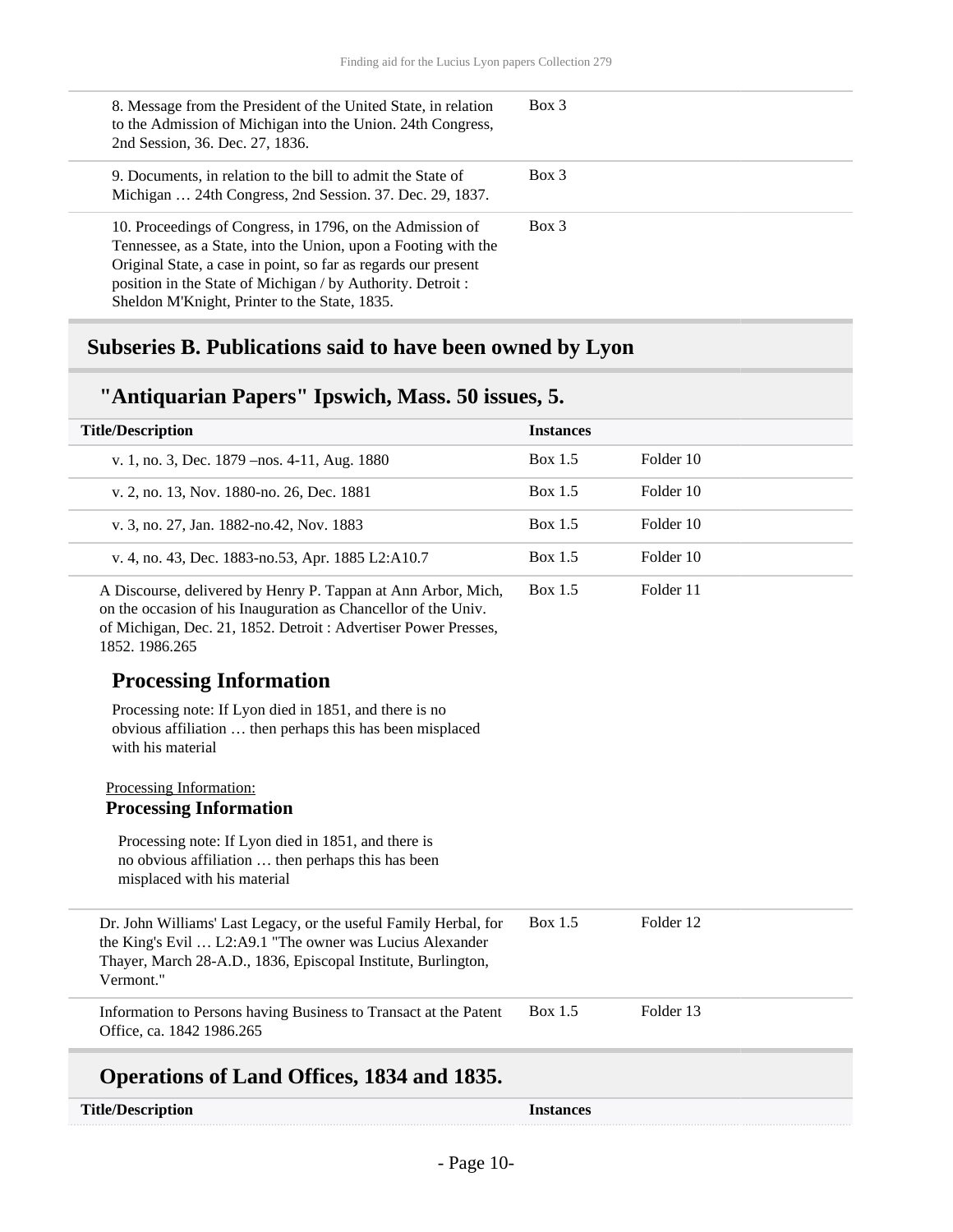| Letter from the Secretary of the Treasury. 24th Congress,<br>1st Session, Doc. No. 5. Hos. Of Reps. Treas. Dept. Includes<br>folded maps. Formerly M9.Un34. 00.[797].2                                                                                                                                                                                                                                                                                                                                                                                                                    | Box 2 |
|-------------------------------------------------------------------------------------------------------------------------------------------------------------------------------------------------------------------------------------------------------------------------------------------------------------------------------------------------------------------------------------------------------------------------------------------------------------------------------------------------------------------------------------------------------------------------------------------|-------|
| Surveys, Illinois and Missouri. Formerly M9.Un34. 00.[797].2                                                                                                                                                                                                                                                                                                                                                                                                                                                                                                                              | Box 2 |
| Letter from the Secretary of the Treasury. 24th Congress, 1st<br>Session, Dec. no. 215. Formerly M9. Un34. 00. [797]. 2                                                                                                                                                                                                                                                                                                                                                                                                                                                                   | Box 2 |
| Public Documents printed by Order of the Senate of the<br>United States, 1st Session of the 24th Congress, begun and<br>held at the city of Washington, Dec. 7, 1835, in 6 vols.<br>Washington: Gales & Seaton, 1836. Formerly M9.Un32 00.<br>$[0796]$ .1                                                                                                                                                                                                                                                                                                                                 | Box 3 |
| Report of The Special Committee, appointed by the House<br>of Representatives, to investigate the Proceedings etc. of the<br>Several Boards of Internal Improvement. Detroit : Dawson &<br>Bates, 1840. Formerly M9. Un33 00. [0795]. 1                                                                                                                                                                                                                                                                                                                                                   | Box 3 |
| Reports of the commissioner of the General Land Office, 1836<br>Several folded maps included 00.[0797].1                                                                                                                                                                                                                                                                                                                                                                                                                                                                                  | Box 3 |
| Tariff, or Rates of Duties Payable on goods, wares and<br>merchandise, imported into the United States of America,<br>on and after the First Day of January 1840 until the Thirtieth<br>Day of June, 1842, inclusive, in conformity with the by the<br>compromise act, also the Rates of Duties imposed by the<br>Tariff Law of 1832, together with many important, laws,<br>circulars, and decisions of the Treasury Department, ralting to<br>Commerce and the Revenue  / by E.D. Ogden, Entry Clerk,<br>Custom House, Port of New York. New York: Brownson &<br>Co., 1840. 00.[5113].1 | Box 3 |

# **Almanacs / Almanacks, 1755-1780, 10 items, very fragile condition. L2:A10.3**

### **"An Astronomical Diary, or, Almanack, for the year of our Lord Christ …"**

| <b>Title/Description</b>                             | <b>Instances</b> |
|------------------------------------------------------|------------------|
| 1. 1755 / by Nathaniel Ames. Boston : J. Draper.     | $Box\ 3$         |
| 2. 1756 / by Nathaniel Ames. Boston : J. Draper.     | $Box\ 3$         |
| 3. 1757 / by Nathaniel Ames. Boston : J. Draper.     | $Box\ 3$         |
| 4. 1758 / by Nathaniel Ames. Boston : J. Draper.     | $Box$ 3          |
| 5. 1761 / by Nathaniel Ames. Boston : John Draper    | $Box$ 3          |
| 6. 1762 / by Nathaniel Ames. Boston : John Draper    | $Box\ 3$         |
| 7. 1764 / by Nathaniel Ames. Boston : R. & S. Draper | $Box$ 3          |
| 8. 1765 / by Nathaniel Ames. Boston : R. & S. Draper | $Box$ 3          |
| 9. 1770 / by Nathaniel Ames. Boster: ?               | $Box$ 3          |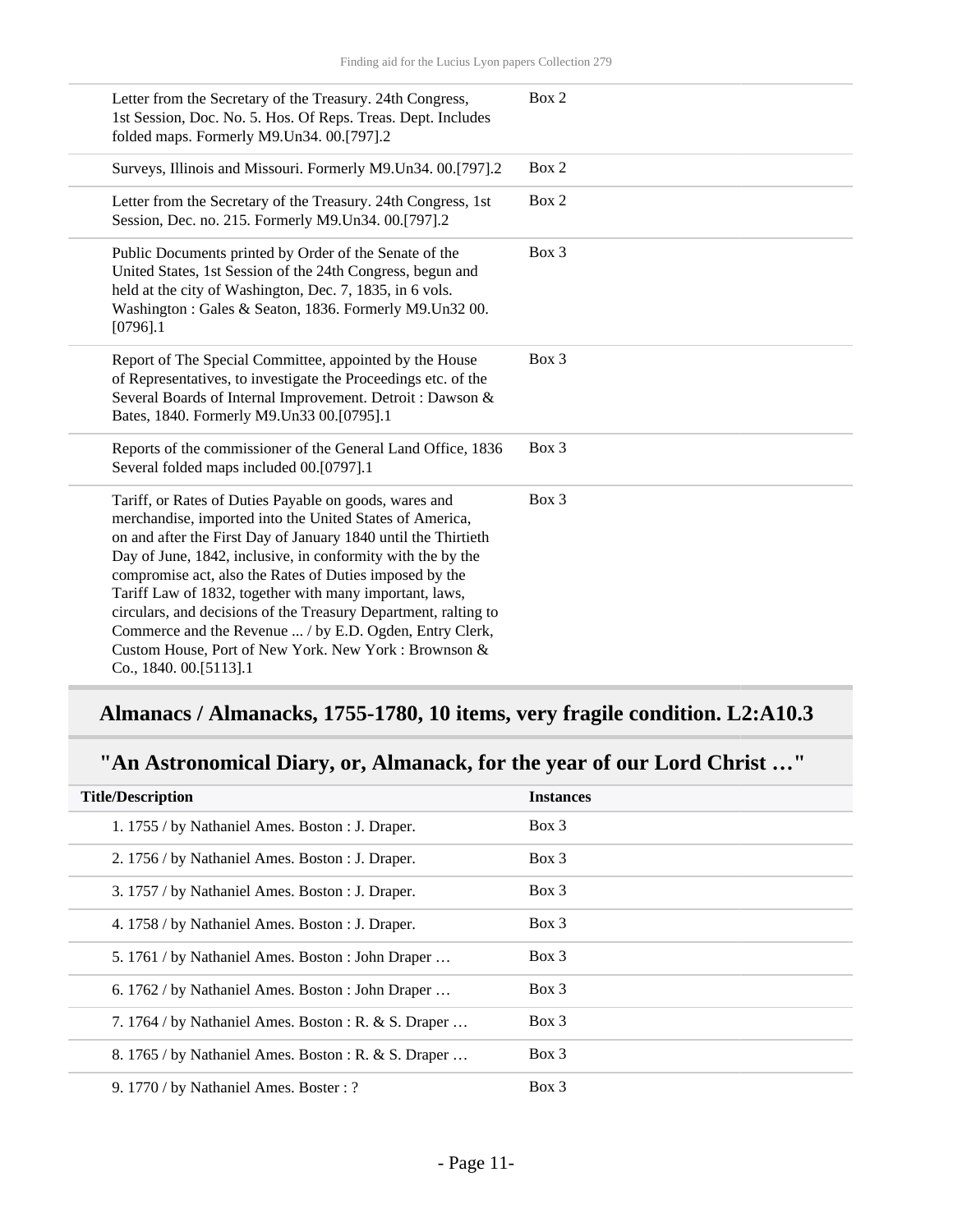| 10. "The New England Almanack, or Lady's and Gentleman's<br>Diary  1780 / by Benjamin West, A.M. Providence : John<br>Carter. | $Box$ 3 |
|-------------------------------------------------------------------------------------------------------------------------------|---------|
| The American Pocket Almanack for 1838. N.Y. : J. Disturnell<br>and G.& C Carvill & Co. [Mold] $L2:A10.4$                      | $Box$ 3 |
| Map of Kent Co. Michigan, 1836. L2:A5.4 Folded, attached to<br>buckram covered boards with inscribed cover title.             | Box 3   |

# **Publications on Political Leaders, Bound together 920.Am3 00.[2702].1-13**

| <b>Title/Description</b>                                                                                                                                                                                                                                    | <b>Instances</b> |
|-------------------------------------------------------------------------------------------------------------------------------------------------------------------------------------------------------------------------------------------------------------|------------------|
| 1. Life of Henry Clay / N. Sargent. Philadelphia: R.G.<br>Berford, 1844                                                                                                                                                                                     | Box 1.5          |
| 2. The Lives and Opinions of Benj'n Franklin Butler  and<br>Jesse Hoyt  / by William L. MacKenzie. Boston : Cook &<br>Co., 1845.                                                                                                                            | Box 1.5          |
| 3. Life of Martin Van Buren / Democratic Members of<br>Congress. Washington, June 13, 1840. 24 p.                                                                                                                                                           | Box 1.5          |
| 4. Mr. Van Buren's Letter to the Committee of Elizabeth City<br>County, Virginia. New Era Edition. 8 pg.                                                                                                                                                    | Box 1.5          |
| 5. Speech of Mr. J.J. Hardin of Illinois, Revising the Public<br>Life & Political Principles of Mr. Van Buren. Delivered in the<br>House of Representatives, March 21, 1844. 32 p.                                                                          | Box 1.5          |
| 6. Farewell Address of Andrew Jackson to the People of the<br>United State and the Inaugural Address of Martin Van Buren,<br>President of the United States. Washington: Blair & Rives,<br>1837.                                                            | Box 1.5          |
| 7. Speech of the Hon. Patrick G. Goode of Ohio. In reply to<br>Mr. Crary's attack upon General Harrison, delivered in the<br>House of Representatives  1840. 16 pgs. Note: These pages<br>are bound out of order.                                           | Box 1.5          |
| 8. Vindication of the Revolutionary Character and Services of<br>the Late Col. Ezekiel Polk, of Mecklenburg, N.C. Published<br>and prepared by order of the Tennessee State Central<br>Committee, n.d. 16 p.                                                | Box 1.5          |
| 9. Biographical Sketches of the Democratic Candidates for the<br>Presidency and Vice Presidency. James K. Polk of Tennessee.<br>From the Democratic Review, May 1838. George M. Dallas<br>of Pennsylvania. From the Democratic Review for February<br>1842. | Box 1.5          |
| 10. Sketches of the Lives of Franklin Pierce and Wm. R.<br>King, Candidates of the Democratic Republican Party for the<br>Presidency and Vice Presidency of the United States. Pierce,<br>pg. 1-32. King, page. 33-36.                                      | Box 1.5          |
| 11. Oliver P. Morton of Indiana. Sketch of His Life and Public<br>Service / prepared by Direction of the Indiana Republican                                                                                                                                 | Box 1.5          |